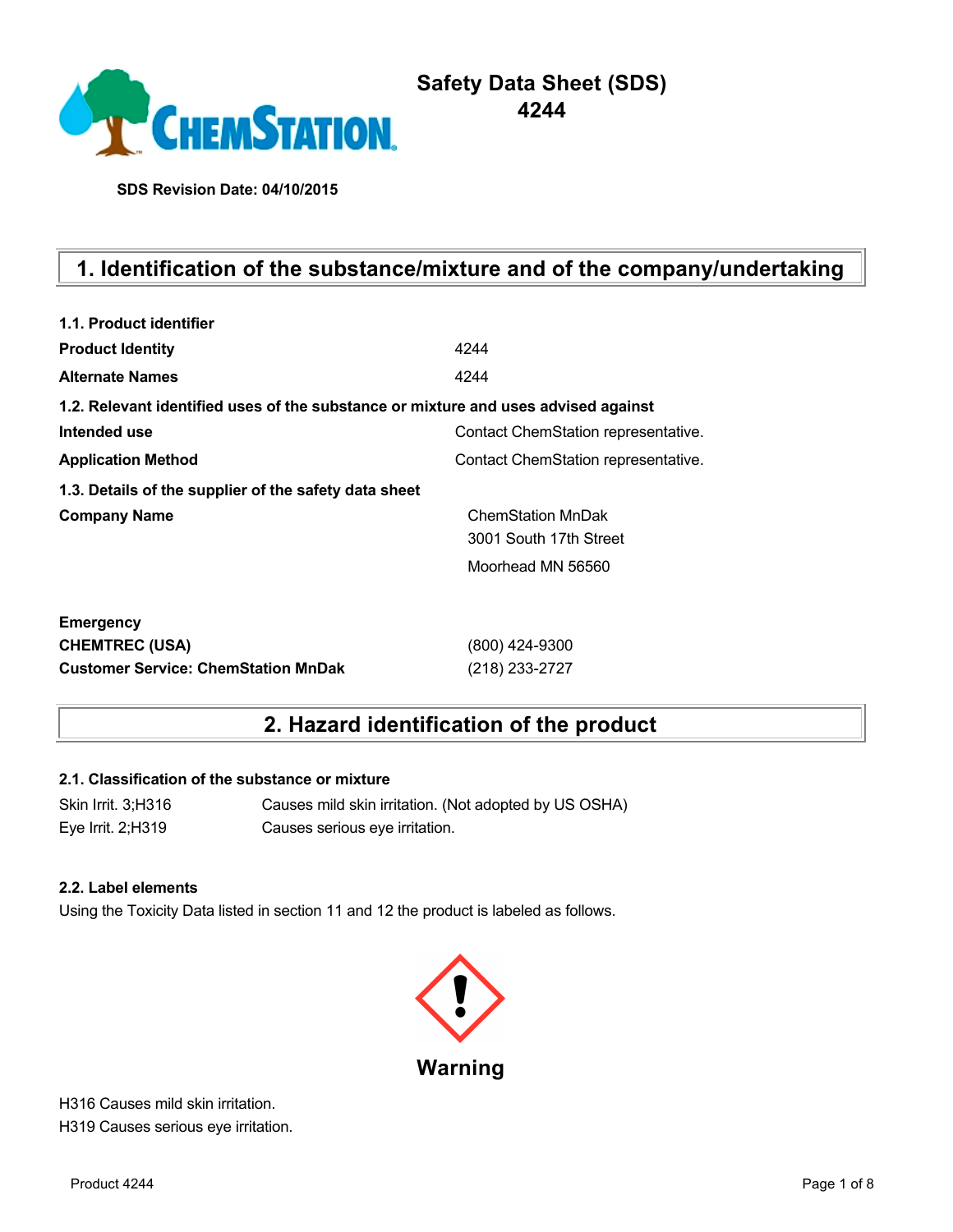### **[Prevention]:**

P264 Wash thoroughly after handling.

P280 Wear protective gloves / eye protection / face protection.

### **[Response]:**

P305+351+338 IF IN EYES: Rinse continuously with water for several minutes. Remove contact lenses if present and easy to do - continue rinsing.

P332+313 If skin irritation occurs: Get medical advice / attention.

P337+313 If eye irritation persists: Get medical advice / attention.

### **[Storage]:**

No GHS storage statements

### **[Disposal]:**

No GHS disposal statements

## **3. Composition/information on ingredients**

This product contains the following substances that present a hazard within the meaning of the relevant State and Federal Hazardous Substances regulations.

| <b>Ingredient/Chemical Designations</b>                     | Weight %       | <b>GHS Classification</b>                                                                              | <b>Notes</b>   |
|-------------------------------------------------------------|----------------|--------------------------------------------------------------------------------------------------------|----------------|
| Ethylene glycol monobutyl ether<br>CAS Number: 0000111-76-2 | $1.0 - 10$     | Acute Tox. 4:H332<br>Acute Tox. 4:H312<br>Acute Tox. 4:H302<br>Eye Irrit. 2;H319<br>Skin Irrit. 2:H315 | $\vert$ [1][2] |
| 1-methyl-2-pyrrolidone<br>CAS Number: 0000872-50-4          | $ 0.10 - 1.0 $ | Repr. 1B;H360D<br>Eye Irrit. 2;H319<br> STOT SE 3:H335<br>Skin Irrit. 2:H315                           | [1]            |

[1] Substance classified with a health or environmental hazard.

[2] Substance with a workplace exposure limit.

[3] PBT-substance or vPvB-substance.

\*The full texts of the phrases are shown in Section 16.

## **4. First aid measures**

### **4.1. Description of first aid measures**

| General           | In all cases of doubt, or when symptoms persist, seek medical attention.<br>Never give anything by mouth to an unconscious person.                                                                                                        |
|-------------------|-------------------------------------------------------------------------------------------------------------------------------------------------------------------------------------------------------------------------------------------|
| <b>Inhalation</b> | Remove to fresh air, keep patient warm and at rest. If breathing is irregular or stopped, give<br>artificial respiration. If unconscious place in the recovery position and obtain immediate<br>medical attention. Give nothing by mouth. |
| <b>Eyes</b>       | Irrigate copiously with clean water for at least 15 minutes, holding the eyelids apart and seek<br>medical attention.                                                                                                                     |
| <b>Skin</b>       | Remove contaminated clothing. Wash skin thoroughly with soap and water or use a<br>recognized skin cleanser.                                                                                                                              |
| Ingestion         | If swallowed obtain immediate medical attention. Keep at rest. Do NOT induce vomiting.                                                                                                                                                    |
|                   | 4.2. Most important symptoms and effects, both acute and delayed                                                                                                                                                                          |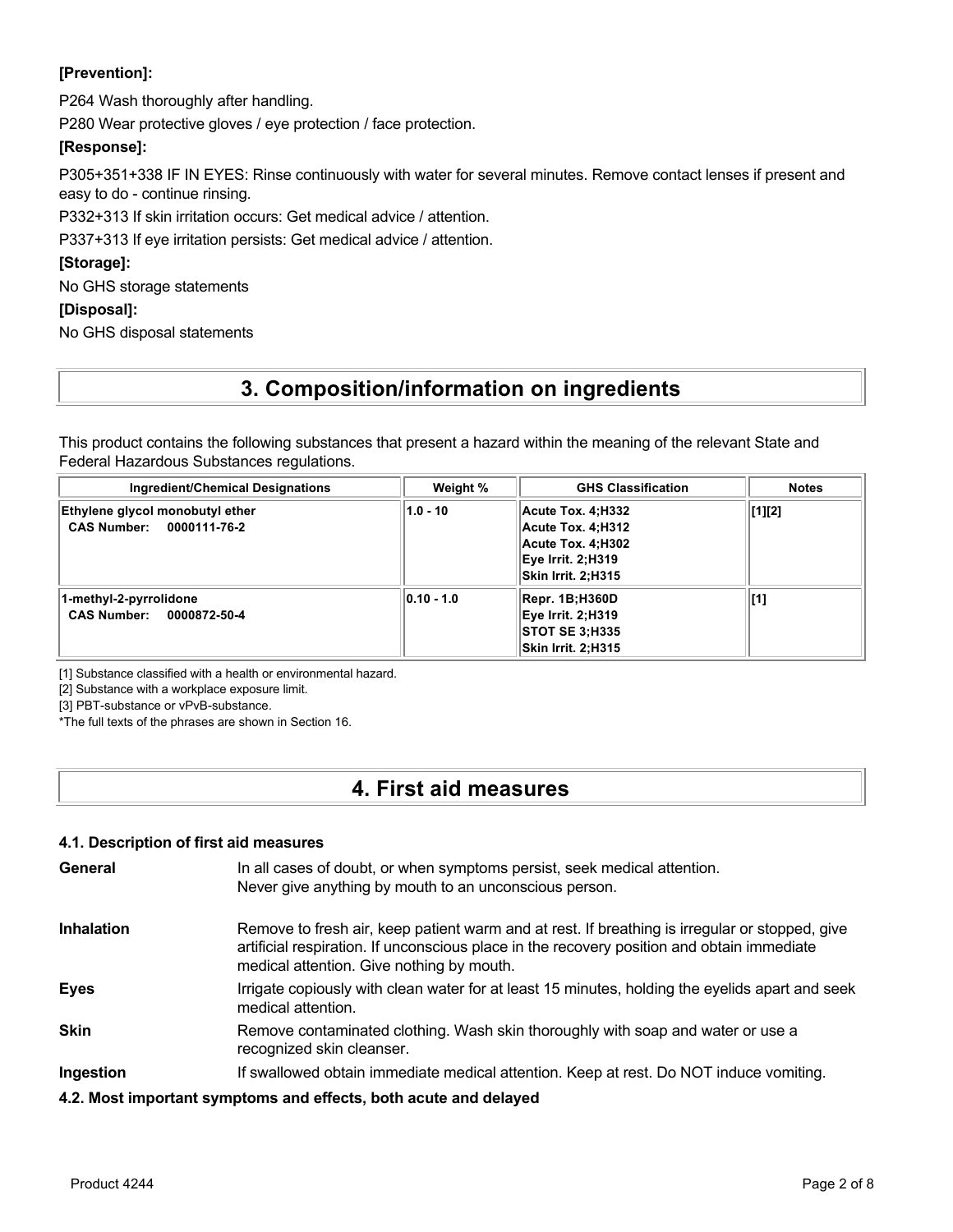| Overview    | No specific symptom data available.<br>See section 2 for further details. |
|-------------|---------------------------------------------------------------------------|
| <b>Eyes</b> | Causes serious eye irritation.                                            |
| <b>Skin</b> | Causes mild skin irritation. (Not adopted by US OSHA)                     |
|             |                                                                           |

## **5. Fire-fighting measures**

### **5.1. Extinguishing media**

Recommended extinguishing media; alcohol resistant foam, CO<sub>2</sub>, powder, water spray. Do not use; water jet.

### **5.2. Special hazards arising from the substance or mixture**

Hazardous decomposition: No hazardous decomposition data available.

### **5.3. Advice for fire-fighters**

Cool closed containers exposed to fire by spraying them with water. Do not allow run off water and contaminants from fire fighting to enter drains or water ways.

**ERG Guide No.** 0

## **6. Accidental release measures**

### **6.1. Personal precautions, protective equipment and emergency procedures**

Put on appropriate personal protective equipment (see section 8).

### **6.2. Environmental precautions**

Do not allow spills to enter drains or waterways.

Use good personal hygiene practices. Wash hands before eating, drinking, smoking or using toilet. Promptly remove soiled clothing and wash thoroughly before reuse.

### **6.3. Methods and material for containment and cleaning up**

Ventilate the area and avoid breathing vapors. Take the personal protective measures listed in section 8.

Contain and absorb spillage with non-combustible materials e.g. sand, earth, vermiculite. Place in closed containers outside buildings and dispose of according to the Waste Regulations. (See section 13).

Clean, preferably with a detergent. Do not use solvents.

Do not allow spills to enter drains or watercourses.

If drains, sewers, streams or lakes are contaminated, inform the local water company immediately. In the case of contamination of rivers, streams or lakes the Environmental Protection Agency should also be informed.

## **7. Handling and storage**

#### **7.1. Precautions for safe handling**

See section 2 for further details. - [Prevention]:

### **7.2. Conditions for safe storage, including any incompatibilities**

Handle containers carefully to prevent damage and spillage.

Incompatible materials: No data available.

See section 2 for further details. - [Storage]: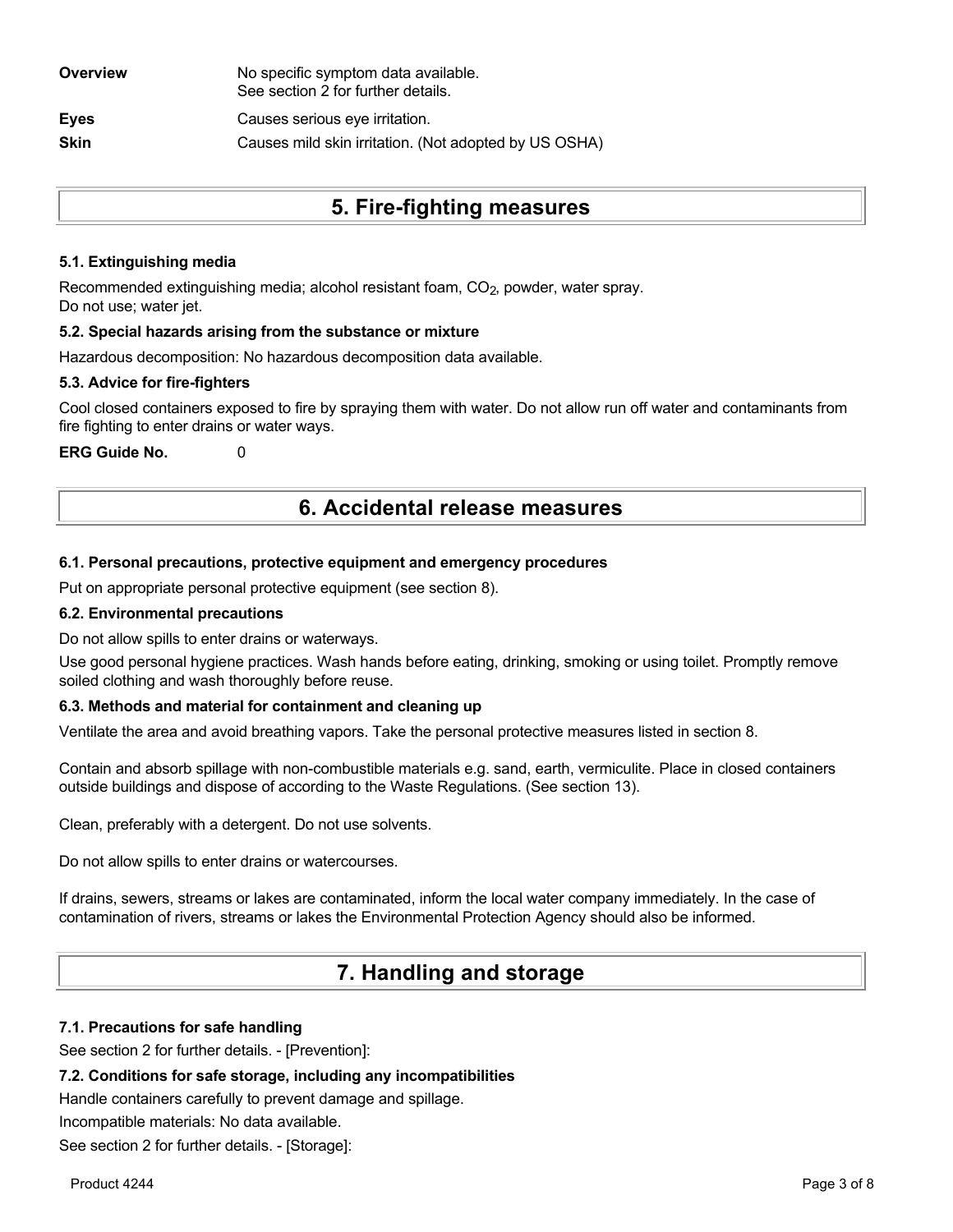### **7.3. Specific end use(s)**

No data available.

# **8. Exposure controls and personal protection**

### **8.1. Control parameters**

| <b>Exposure</b> |                                 |               |                               |
|-----------------|---------------------------------|---------------|-------------------------------|
| <b>CAS No.</b>  | Ingredient                      | <b>Source</b> | Value                         |
| 0000111-76-2    | Ethylene glycol monobutyl ether | <b>OSHA</b>   | TWA 50 ppm (240 mg/m3) [skin] |
|                 |                                 | <b>ACGIH</b>  | TWA: 20 ppmRevised 2003,      |
|                 |                                 | <b>NIOSH</b>  | TWA 5 ppm (24 mg/m3) [skin]   |
|                 |                                 | Supplier      | No Established Limit          |
| 0000872-50-4    | 1-methyl-2-pyrrolidone          | <b>OSHA</b>   | No Established Limit          |
|                 |                                 | <b>ACGIH</b>  | No Established Limit          |
|                 |                                 | <b>NIOSH</b>  | No Established Limit          |
|                 |                                 | Supplier      | No Established Limit          |

### **Carcinogen Data**

| CAS No.      | Ingredient                      | Source      | Value                                                               |
|--------------|---------------------------------|-------------|---------------------------------------------------------------------|
| 0000111-76-2 | Ethylene glycol monobutyl ether | <b>OSHA</b> | Select Carcinogen: No                                               |
|              |                                 | <b>NTP</b>  | Known: No: Suspected: No                                            |
|              |                                 | <b>IARC</b> | Group 1: No; Group 2a: No; Group 2b: No; Group 3: Yes; Group 4: No; |
| 0000872-50-4 | 1-methyl-2-pyrrolidone          | <b>OSHA</b> | Select Carcinogen: No                                               |
|              |                                 | <b>NTP</b>  | Known: No: Suspected: No                                            |
|              |                                 | <b>IARC</b> | Group 1: No: Group 2a: No: Group 2b: No: Group 3: No: Group 4: No:  |

### **8.2. Exposure controls**

| <b>Respiratory</b>          | If workers are exposed to concentrations above the exposure limit they must use the<br>appropriate, certified respirators.                                                                                                                                                                                                             |
|-----------------------------|----------------------------------------------------------------------------------------------------------------------------------------------------------------------------------------------------------------------------------------------------------------------------------------------------------------------------------------|
| <b>Eyes</b>                 | Protective safety glasses recommended.                                                                                                                                                                                                                                                                                                 |
| <b>Skin</b>                 | Wear overalls to keep skin contact to a minimum.                                                                                                                                                                                                                                                                                       |
| <b>Engineering Controls</b> | Provide adequate ventilation. Where reasonably practicable this should be achieved by the<br>use of local exhaust ventilation and good general extraction. If these are not sufficient to<br>maintain concentrations of particulates and any vapor below occupational exposure limits<br>suitable respiratory protection must be worn. |
| <b>Other Work Practices</b> | Use good personal hygiene practices. Wash hands before eating, drinking, smoking or using<br>toilet. Promptly remove soiled clothing and wash thoroughly before reuse.                                                                                                                                                                 |

See section 2 for further details. - [Prevention]:

# **9. Physical and chemical properties**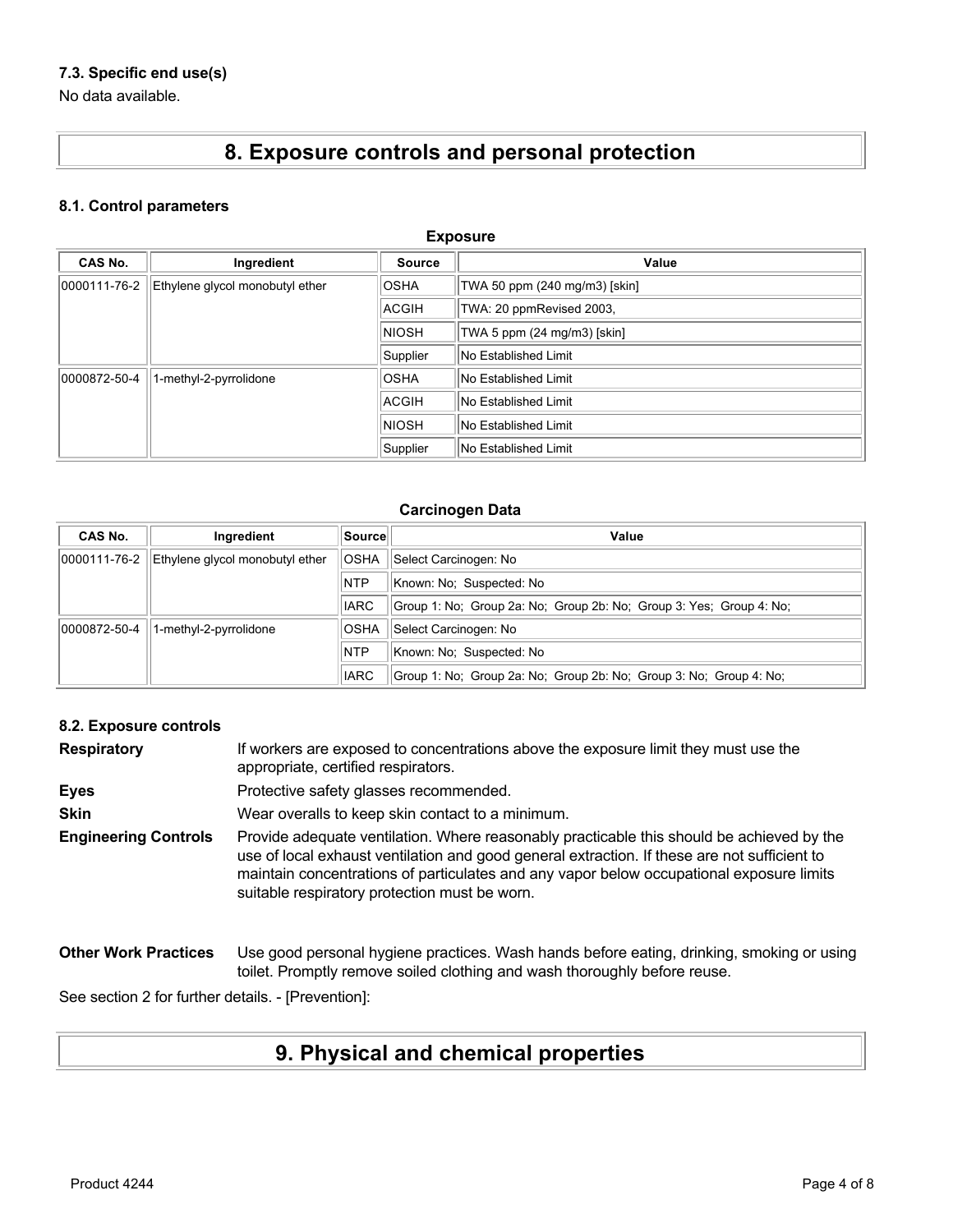| <b>Appearance</b>                                  | Clear Thin liquid                          |
|----------------------------------------------------|--------------------------------------------|
| Odor                                               | Mild                                       |
| <b>Odor threshold</b>                              | Not Measured                               |
| рH                                                 | $6.9 - 7.7$                                |
| Melting point / freezing point                     | Not Measured                               |
| Initial boiling point and boiling range            | >212 deg F                                 |
| <b>Flash Point</b>                                 | >200 degrees F PMCC (non-flammable)        |
| Evaporation rate (Ether = 1)                       | 0.33                                       |
| <b>Flammability (solid, gas)</b>                   | Not Applicable                             |
| Upper/lower flammability or explosive<br>limits    | Lower Explosive Limit: Not Measured        |
|                                                    | <b>Upper Explosive Limit: Not Measured</b> |
| Vapor pressure (Pa)                                | Not Determined                             |
|                                                    | Not Determined                             |
| <b>Vapor Density</b>                               |                                            |
| <b>Specific Gravity</b>                            | $0.988 - 1.008$                            |
| <b>Solubility in Water</b>                         | Not Measured                               |
| Partition coefficient n-octanol/water (Log<br>Kow) | Not Measured                               |
| <b>Auto-ignition temperature</b>                   | Not Measured                               |
| <b>Decomposition temperature</b>                   | Not Measured                               |
| <b>Viscosity (cSt)</b>                             | Not Measured                               |
| Foaming                                            | Moderate                                   |
| 9.2. Other information                             |                                            |

## **10. Stability and reactivity**

### **10.1. Reactivity**

Hazardous Polymerization will not occur. **10.2. Chemical stability** Stable under normal circumstances. **10.3. Possibility of hazardous reactions** No data available. **10.4. Conditions to avoid** No data available. **10.5. Incompatible materials** No data available. **10.6. Hazardous decomposition products** No hazardous decomposition data available.

## **11. Toxicological information**

### **Acute toxicity**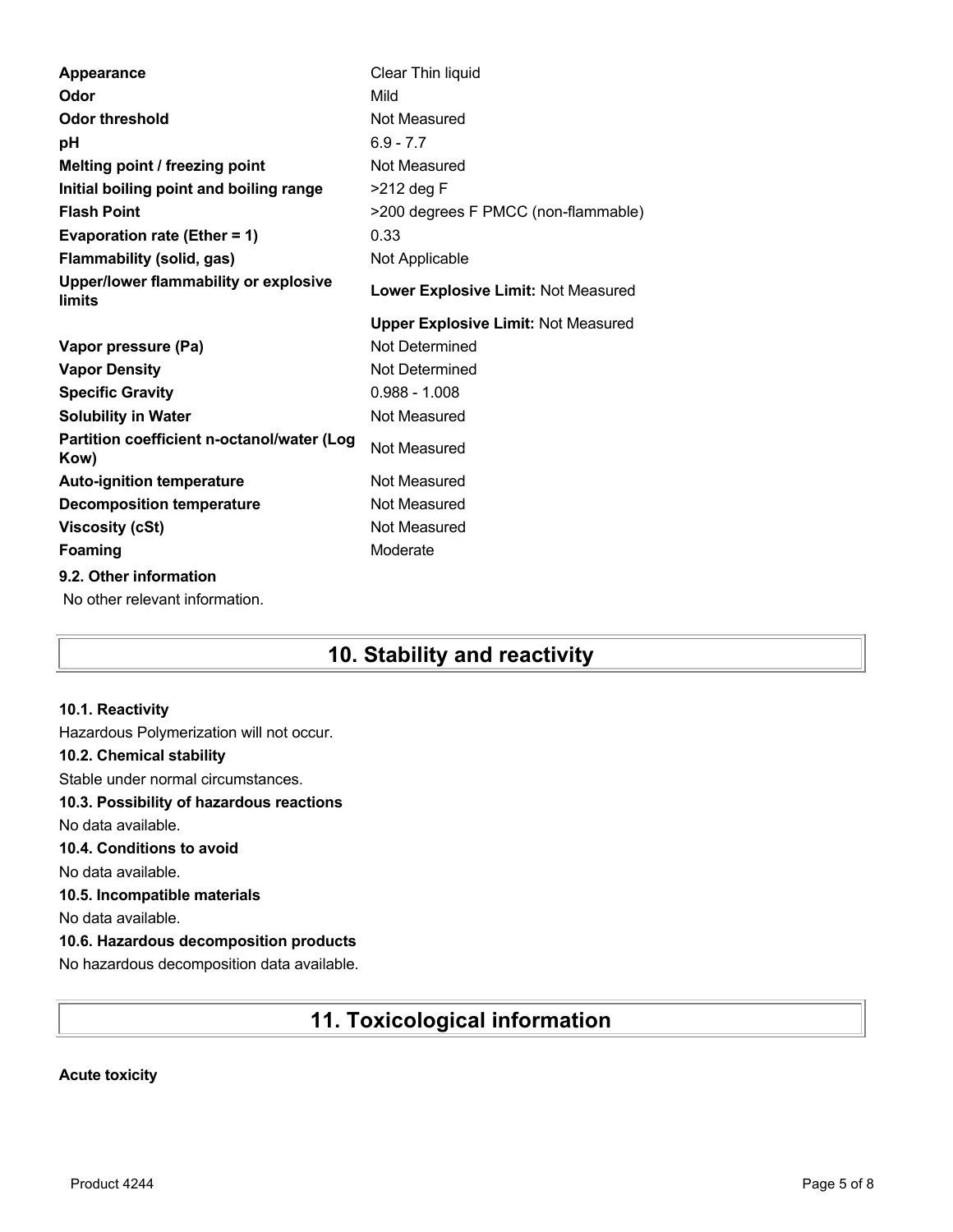| Ingredient                                   | Oral LD50,<br>mg/kg                      | Skin LD50.<br>mg/kg                      | <b>Inhalation</b><br>Vapor LD50,<br>mg/L/4hr | <b>Inhalation</b><br>Dust/Mist LD50,<br>mg/L/4hr | <b>Inhalation</b><br>Gas LD50,<br>ppm |
|----------------------------------------------|------------------------------------------|------------------------------------------|----------------------------------------------|--------------------------------------------------|---------------------------------------|
| Ethylene glycol monobutyl ether - (111-76-2) | 1,414.00,<br>Guinea Pig -<br>Category: 4 | 1.200.00.<br>Guinea Pig -<br>Category: 4 | Pig - Category:<br>NA                        | 173.00, Guinea    No data available              | No data<br>available                  |
| 1-methyl-2-pyrrolidone - (872-50-4)          | 3,914.00, Rat -<br>Category: 5           | 8,000.00,<br>Rabbit -<br>Category: NA    | No data<br>available                         | No data available                                | 5,100.00, Rat -<br>Category: 4        |

Note: When no route specific LD50 data is available for an acute toxin, the converted acute toxicity point estimate was used in the calculation of the product's ATE (Acute Toxicity Estimate).

| <b>Classification</b>         | Category | <b>Hazard Description</b>                             |
|-------------------------------|----------|-------------------------------------------------------|
| Acute toxicity (oral)         |          | Not Applicable                                        |
| Acute toxicity (dermal)       |          | Not Applicable                                        |
| Acute toxicity (inhalation)   |          | Not Applicable                                        |
| Skin corrosion/irritation     | 3        | Causes mild skin irritation. (Not adopted by US OSHA) |
| Serious eye damage/irritation | 2        | Causes serious eye irritation.                        |
| Respiratory sensitization     |          | Not Applicable                                        |
| Skin sensitization            |          | Not Applicable                                        |
| Germ cell mutagenicity        |          | Not Applicable                                        |
| Carcinogenicity               |          | Not Applicable                                        |
| Reproductive toxicity         |          | Not Applicable                                        |
| STOT-single exposure          |          | Not Applicable                                        |
| STOT-repeated exposure        |          | Not Applicable                                        |
| Aspiration hazard             |          | Not Applicable                                        |

# **12. Ecological information**

### **12.1. Toxicity**

No additional information provided for this product. See Section 3 for chemical specific data.

### **Aquatic Ecotoxicity**

| Ingredient                                   | 96 hr LC50 fish,<br>mq/l | 48 hr EC50 crustacea,<br>mq/l | ErC50 algae,<br>mq/l         |
|----------------------------------------------|--------------------------|-------------------------------|------------------------------|
| Ethylene glycol monobutyl ether - (111-76-2) | 220.00, Fish (Piscis)    | 1,000.00, Daphnia magna       | Not Available                |
| 1-methyl-2-pyrrolidone - (872-50-4)          | 500.00, Leuciscus idus   | 1.23, Daphnia magna           | [500.00 (72 hr), Scenedesmus |
|                                              |                          |                               | subspicatus                  |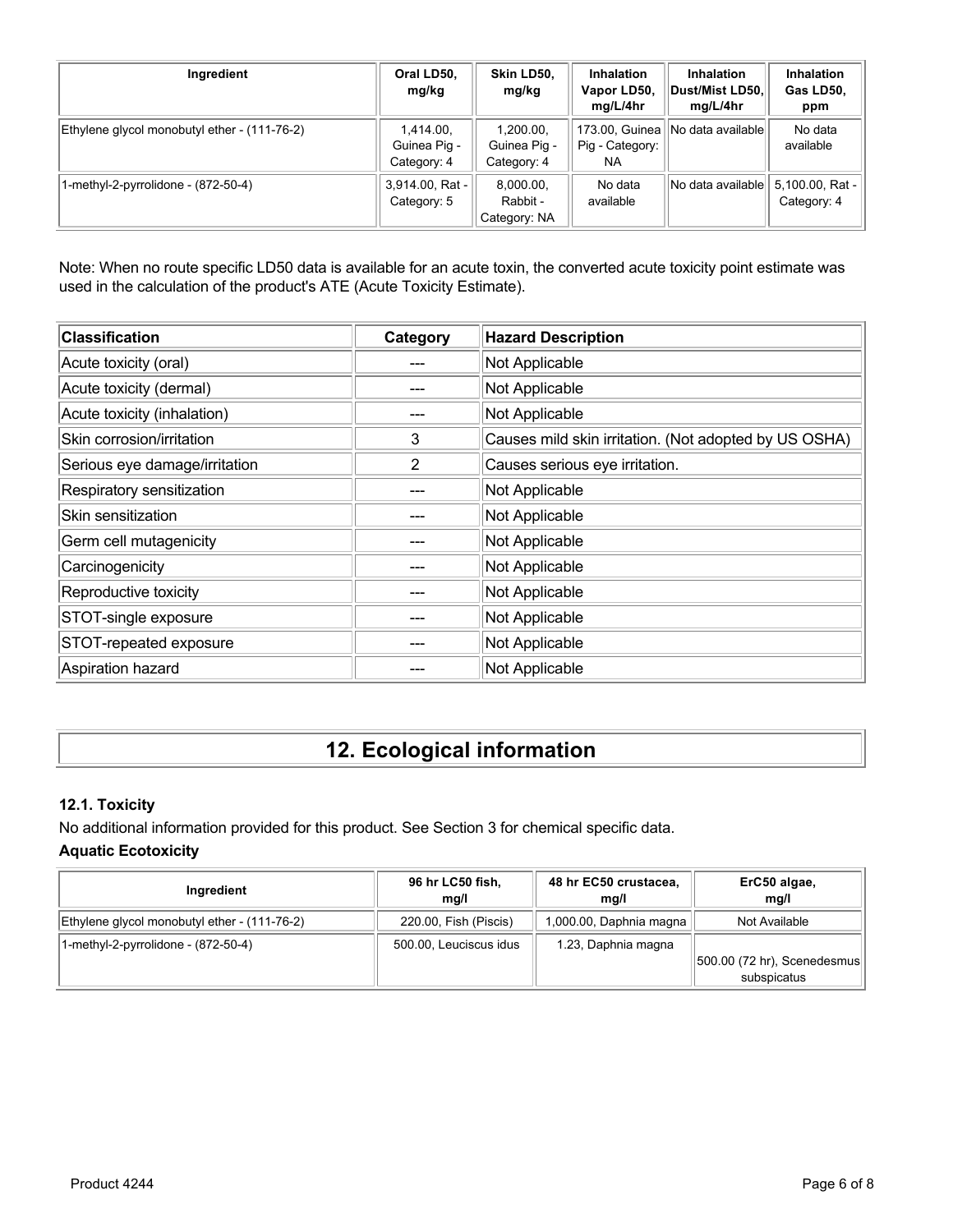### **12.2. Persistence and degradability**

There is no data available on the preparation itself.

### **12.3. Bioaccumulative potential**

Not Measured

**12.4. Mobility in soil**

No data available.

### **12.5. Results of PBT and vPvB assessment**

This product contains no PBT/vPvB chemicals.

### **12.6. Other adverse effects**

No data available.

## **13. Disposal considerations**

### **13.1. Waste treatment methods**

Observe all federal, state and local regulations when disposing of this substance.

### **14. Transport information**

**14.1. UN number** Not Applicable

**14.3. Transport hazard class(es)** Not Applicable

**14.4. Packing group Not Applicable Not Applicable** 

**14.2. UN proper shipping name** Compound, Cleaning,N.O.I., Liquid

## **15. Regulatory information**

| <b>Regulatory Overview</b>                          | The regulatory data in Section 15 is not intended to be all-inclusive, only selected regulations<br>are represented. |
|-----------------------------------------------------|----------------------------------------------------------------------------------------------------------------------|
| <b>Toxic Substance</b><br><b>Control Act (TSCA)</b> | All components of this material are either listed or exempt from listing on the TSCA Inventory.                      |
| <b>WHMIS Classification</b>                         | D <sub>2</sub> B                                                                                                     |
| <b>US EPA Tier II Hazards</b>                       | <b>Fire: No</b>                                                                                                      |
|                                                     | <b>Sudden Release of Pressure: No</b>                                                                                |
|                                                     | <b>Reactive: No</b>                                                                                                  |
|                                                     | Immediate (Acute): Yes                                                                                               |
|                                                     | Delayed (Chronic): No                                                                                                |
| EPCRA 311/312 Chemicals and RQs:                    |                                                                                                                      |

(No Product Ingredients Listed)

**EPCRA 302 Extremely Hazardous :** (No Product Ingredients Listed)

### **EPCRA 313 Toxic Chemicals:**

Ethylene glycol monobutyl ether

**Proposition 65 - Carcinogens (>0.0%):**

(No Product Ingredients Listed)

### **Proposition 65 - Developmental Toxins (>0.0%):**

1-methyl-2-pyrrolidone